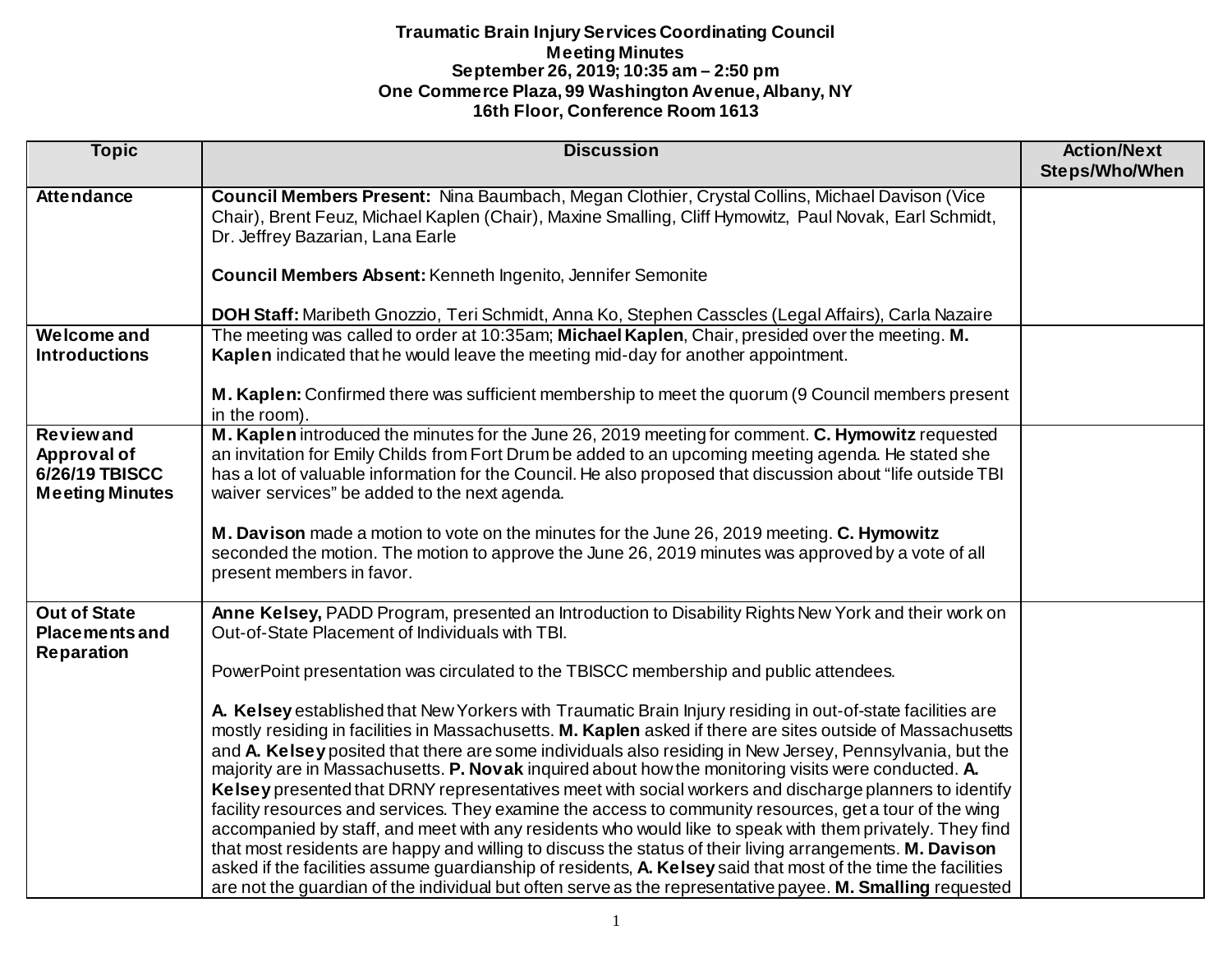|                                                                             | <u>1981 1991, 991110101100 1100111 1919</u>                                                                                                                                                                                                                                                                                                                                                                                                                                                                                                                                                                                                                                                                                                                                                                                                                                                                                                                                                                                                                                                                                                                                                                                                                                                                                                                                                                                                                                                                                                                                                                                                                                                                                                                                                                                                                                                                                                                                                                                                                                                                                                                                                                                                |  |
|-----------------------------------------------------------------------------|--------------------------------------------------------------------------------------------------------------------------------------------------------------------------------------------------------------------------------------------------------------------------------------------------------------------------------------------------------------------------------------------------------------------------------------------------------------------------------------------------------------------------------------------------------------------------------------------------------------------------------------------------------------------------------------------------------------------------------------------------------------------------------------------------------------------------------------------------------------------------------------------------------------------------------------------------------------------------------------------------------------------------------------------------------------------------------------------------------------------------------------------------------------------------------------------------------------------------------------------------------------------------------------------------------------------------------------------------------------------------------------------------------------------------------------------------------------------------------------------------------------------------------------------------------------------------------------------------------------------------------------------------------------------------------------------------------------------------------------------------------------------------------------------------------------------------------------------------------------------------------------------------------------------------------------------------------------------------------------------------------------------------------------------------------------------------------------------------------------------------------------------------------------------------------------------------------------------------------------------|--|
|                                                                             | information about the tool used when doing the visits. A. Kelsey responded that she will ask if she is able<br>to share that information. M. Clothier asked if they monitor that individuals get the services that were<br>identified as needs upon admission to the facility. A. Kelsey responded that the facility has an<br>assessment process upon admission of a new resident. DRNY requests those records upon their arrival<br>at the facility. Dr. Bazarian inquired about the factors driving the discussion about repatriation. M. Kaplen<br>asked if the Heath Department ever looked at the cost of out-of-state placement vs. the cost of a group<br>home with 24-hour overnight supervision. L. Earle responded that she was not aware of such a<br>comparative study. She offered to investigate discussing costs with Massachusetts and compare that<br>information to in-state data; however, resources to address a project of this scope are always a challenge.<br>A. Kelsey indicated that she is familiar with the Massachusetts system and that she is aware that the<br>state has two waivers. One waiver is similar to the TBI waiver, but the other is for more complex needs<br>and serves a smaller population. S. Casscles called attention to a housekeeping matter stating that N.<br>Baumbach and M. Clothier joined the meeting, making member attendance 11. M. Kaplen announced<br>that he must leave early and handed over the chair to Vice Chair M. Davison. M. Kaplen motioned to<br>officially appoint Dr. Bazarian as the chair of the Concussion Management workgroup. M. Davison<br>seconded the motion. 11 members voted in favor of appointing Dr. Bazarian the Chair of the Concussion<br>Management Workgroup.                                                                                                                                                                                                                                                                                                                                                                                                                                                                              |  |
| <b>Access to Group</b><br><b>Homesfor</b><br>Individuals with<br><b>TBI</b> | Joseph Abdulla distributed a handout to use during his presentation. He presented information about the<br>model of a four (4) person group home. Mr. Abdulla indicated that his research established that the<br>average cost per person in this model is estimated to be \$92,400 with additional startup costs funded by<br>OPWDD. Generally, the plan to develop such a home is to purchase a home in a neighborhood and<br>match individuals with similar interests to live together. J. Abdulla's data presented that it is estimated to<br>cost \$341 per day per person to provide residential care. However, people with higher needs or<br>transitioning out of an institution are estimated to cost approximately \$564 per person per day. B.<br>Gnozzio indicated that 1915(c) waiver criteria require that the aggregate statewide cost of waiver<br>services cannot exceed the cost of comparable institutional care. P. Novak asked if a demonstration<br>project could be recommended by the TBISCC. B. Gnozzio indicated that there are other service models<br>that could be considered and presented. In the past, a group home model of co-located OPWDD and TBI<br>waiver participants has not yielded the best results. J. Abdulla presented that the need is apparent and it<br>is time to take action regarding developing residential services. C. Hymowitz asserted that Head Injury<br>Association in Long Island has condos known as Blue Ridge Condos where multiple people with<br>disabilities in the complex have independent apartments. This type of model could also be considered. <b>B.</b><br>Gnozzio presented that HCBS Settings Rule must also be considered when discussing and developing<br>group homes. She also indicated that transitional living arrangements in nursing homes also need to be<br>explored. She recommended that the Council explore having representatives from Northeast and<br>Richmond Center present at a future Council meeting. B. Gnozzio also suggested that a presentation<br>about the Department of Health's HCBS settings transition plan would also be beneficial to the group.<br>That project is assigned to Mark Kissinger in the Commissioner's Office. |  |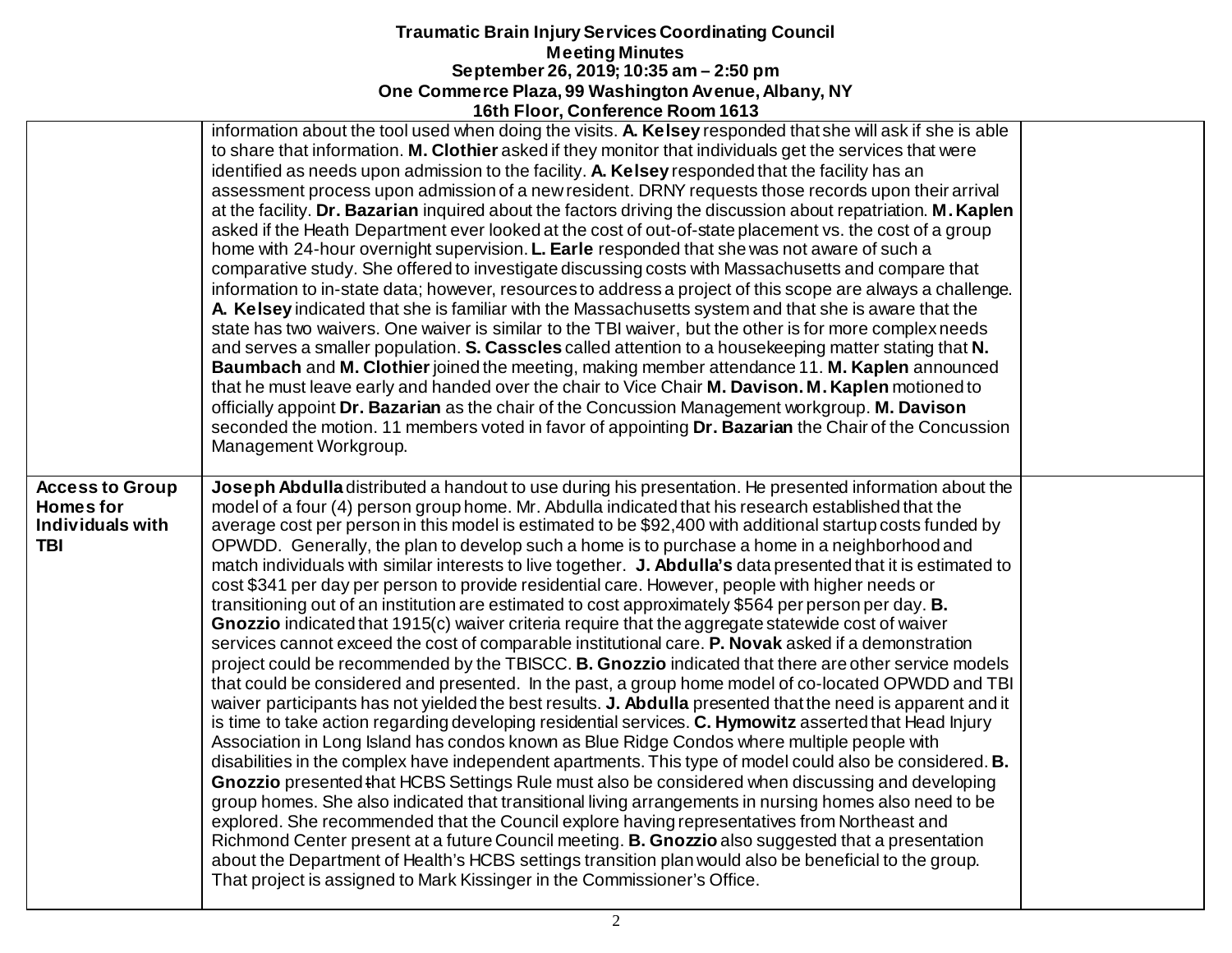|                        | <b>TOUL FIGOL, COMPRENCE KOOM TOTS</b>                                                                             |  |
|------------------------|--------------------------------------------------------------------------------------------------------------------|--|
| <b>Expansion of</b>    | M. Clothier presented a letter she wrote to M. Kaplen. Additionally, C. Hymowitz reviewed the service              |  |
| Independent            | guidelines for Independent Living Skills Training (ILST) and discussed changes that were approved in the           |  |
| <b>Living Skills</b>   | most recent waiver application. B. Gnozzio presented that there are amendments to the service definition           |  |
| <b>Training (ILST)</b> | that must be made. There is also confusion about the service limits for Community Integration Counseling           |  |
| <b>Services</b>        | (CIC) and ILST. A. Ko from DOH presented the definition of ILST in the 1915(c) waiver application to               |  |
| Discussion/            | clarify. Language was added that the provider must use the UAS-NY as part of the assessment because                |  |
| <b>Committee</b>       | it was taking too long to get initial assessments completed and service delivery was delayed. NYSDOH               |  |
| <b>Recommendation</b>  | recognizes that revisions to staff qualifications in the application need to be made in order to increase the      |  |
|                        | number of qualified applicants. B. Gnozzio noted that there may be service coordinators within the state           |  |
|                        | plan that will be available to waiver participants. <b>B. Gnozzio</b> also stated that there may be duplication in |  |
|                        | the duties completed by an ILST vs. the HCSS staff and this issue needs to be reviewed. M. Clothier                |  |
|                        | expressed that additional training for staff is also needed. Tracey Clothier asked when the amended staff          |  |
|                        | qualifications will go into effect and acknowledged that these workers do not get paid enough. B. Gnozzio          |  |
|                        | presented that rates are not set by the Waiver Unit and establishing individual staff salaries is at the           |  |
|                        | discretion of the employer. The provider bills for a specific service rate (hourly or by unit) established by      |  |
|                        | DOH. B. Gnozzio shared that NYSDOH did not set service limits but that they were dictated by CMS.                  |  |
|                        | The rate structure for waiver services is submitted in the waiver application and approved by CMS.                 |  |
|                        | Additionally, CMS imposed specific service limits within the service definition. This process will be              |  |
|                        | discussed at a future meeting. M. Clothier and C. Hymowitz will collaborate on this issue.                         |  |
|                        |                                                                                                                    |  |
| <b>Break for lunch</b> |                                                                                                                    |  |
| $12:50$ pm $-$         |                                                                                                                    |  |
| $1:41$ pm              |                                                                                                                    |  |
| <b>Concussion</b>      | J. Bazarian, MD announced the creation of the Concussion Management Advisory Committee within the                  |  |
| Management             | TBISCC. S. Casscles presented the legislative language establishing the criteria for the committee and             |  |
| Discussion/            | shared that members from the Council may be appointed to the committee but that the legislation also               |  |
| <b>Formation of</b>    | establishes that representatives outside the Council may be included in the workgroup. The membership              |  |
| <b>Committee</b>       | of the committee cannot exceed twelve (12). Dr. Bazarian asked if any members of the Council wanted to             |  |
|                        | be included in the workgroup or have recommendations for membership. C. Hymowitz recommended                       |  |
|                        | Emily Child from the Department of Defense. L. Earle suggested that raising public awareness about                 |  |
|                        | concussion management should be a goal for the workgroup and the efforts of the group should be                    |  |
|                        | shared with the public. L. Earle presented that the Department has available resources to assist with this         |  |
|                        | endeavor. B. Gnozzio asked if issues related to children would be included in the scope of the                     |  |
|                        | workgroup. B. Feuz responded that the State Department of Education has several initiatives for children.          |  |
|                        | P. Novak presented that he believes children's issues should be included. Dr. Bazarian agreed the focus            |  |
|                        | on public awareness is important. B. Gnozzio recommended that BIANYS play an active role in the                    |  |
|                        | group. S. Casscles advised that he believes the statute only covers sports injuries, but he will complete          |  |
|                        | a review of the Bill Jacket to get more information about the intent of the legislation. He then suggested         |  |
|                        | that the Council begin establishing the committee membership. L. Earle advised that any appointment                |  |
|                        | outside of the Council requires the Commissioner's review and approval and she will facilitate that                |  |